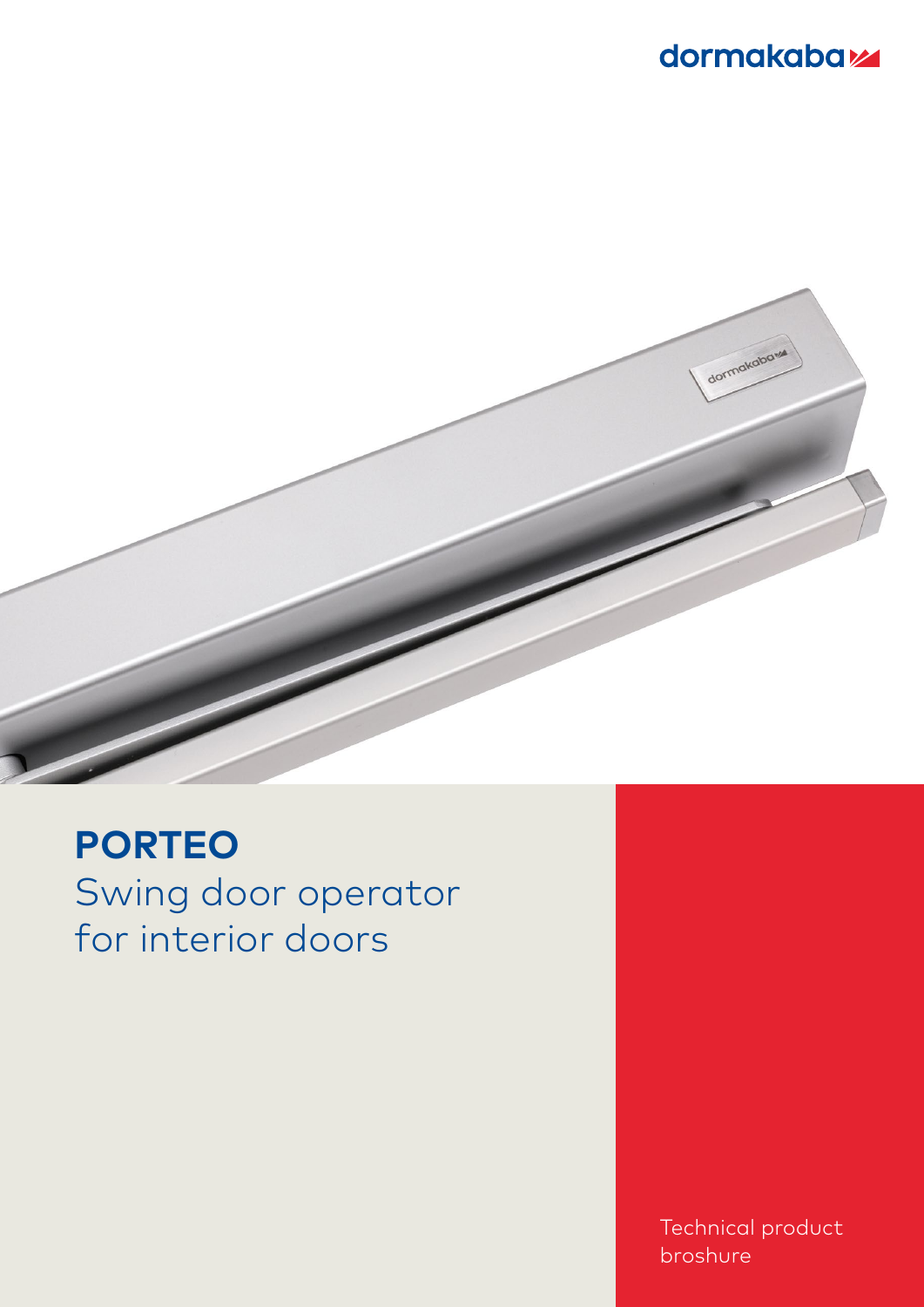# **PORTEO – the small swing door operator from dormakaba**

**The PORTEO offers a convenient way to open doors effortlessly and to close them automatically. With all the elegance of the dormakaba design, the PORTEO is specifically suited to light doors, performing all the functions needed to make life just that little bit easier for all.**

High-quality dormakaba technology makes the PORTEO particularly easy to operate – with minimum noise, high functional reliability and excellent application adaptability. The PORTEO is delivered ready-to-connect and offers much comfort and safety in conjunction with fast mounting thanks to its Plug & Go feature. The system is delivered as complete package with slide channel and mounting plate. The PORTEO can be further functionalised with original dormakaba system accessories to give even more operating convenience, user-friendliness and enhanced safety. In combination with an optional pushbutton and an electric strike, for example, the door can be simply opened with the push of a button. Use the hand-held transmitter "BRC-H" for even more convenient opening and closing. The PORTEO is the application for opening and closing doors the convenient way. Safe, reliable and easy to upgrade.

Certified to ISO 9001

#### **Benefits point by point**

- Easy opening and closing of swing doors up to
- widths of 1100 mm and door-leaf weights of up to 100 kg • One version for all four ways of mounting: hinge and opposite hinge side, lintel mounting or door-leaf mounting. Compact dimensions 60 x 530 x 80 mm (H x W x D), particularly
- suitable for use in conjunction with narrow-stile and standard profile door systems
- Extremely low installation height of just 60 mm
- Quiet operation
- Easy installation thanks to ready-to-connect
- Plug & Go function with mounting plate
- GGT-approved

### **Fields of application**

| Interior doors, single-leaf |                |
|-----------------------------|----------------|
| Door-leaf width             | $\leq 1100$ mm |
| Door-leaf weight, max.      | 100 kg         |
|                             |                |

### **Technical specifications**

| $60 \times 530 \times 80$ mm |
|------------------------------|
| 3.2 kg                       |
| 230 V AC, 50/60 Hz           |
| 24 V DC, 300 mA              |
| IP 20                        |
|                              |
|                              |
|                              |
|                              |

#### **Adjustable parameters**

| Adjustable opening time $(0^{\circ} - 90^{\circ})$ | 5 to 10 sec.  |
|----------------------------------------------------|---------------|
| Adjustable closing time $(90^{\circ} - 0^{\circ})$ | 5 to 10 sec.  |
| Adjustable hold-open time                          | 5 to 10 sec.* |
| Adjustable opening angle, max.                     | $110^{\circ}$ |

### **Standard function programs**

| Power Assist Mode                             |  |
|-----------------------------------------------|--|
| Push & Go                                     |  |
| Automatic Mode                                |  |
| Permanent Open                                |  |
| Obstruction recognition                       |  |
| Anti-vandalism feature (deactivation of gear) |  |
|                                               |  |

#### **Prepared for following accessories**

| Electric strike       |  |
|-----------------------|--|
| Hand-held transmitter |  |
| Pushbutton            |  |
| Safety sensors        |  |
|                       |  |

● Standard ○ Option \* in Power Assist Mode 0.5 to 30 sec.

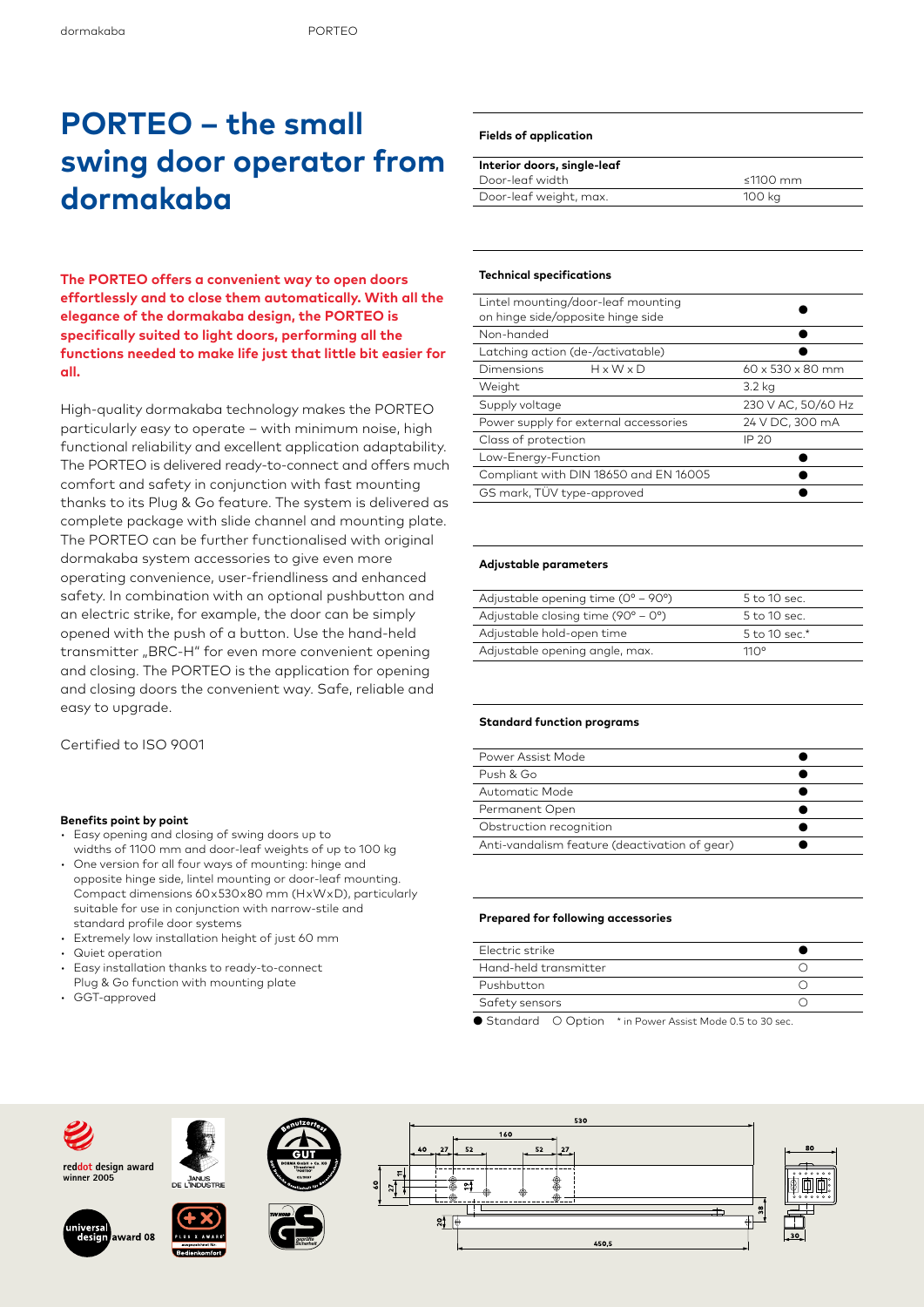## **Functions**

|                           |                                                                                                                                                                                                                                                                                                                                                                 |                                                                              | <b>Settings</b> |                                                                                                    |
|---------------------------|-----------------------------------------------------------------------------------------------------------------------------------------------------------------------------------------------------------------------------------------------------------------------------------------------------------------------------------------------------------------|------------------------------------------------------------------------------|-----------------|----------------------------------------------------------------------------------------------------|
| <b>Operating mode</b>     |                                                                                                                                                                                                                                                                                                                                                                 | Door equipment                                                               | Program switch  | Potentiometer                                                                                      |
| Power 7 cm                | <b>Power Assist Mode</b><br>Drive-supported manual door opening.<br>The door closes automatically on expiry of<br>the individually adjusted hold-open time.                                                                                                                                                                                                     | - Standard<br>locking device<br>- Lever handle                               | п               | 1<br>.oeed<br><b>Ower Assist</b><br><b>Position</b>                                                |
| <b>EUSAR</b><br>$3^\circ$ | Push & Go<br>Once the door is opened manually by 3°, the<br>automatic door opening function is triggered.<br>The PORTEO then closes the door again<br>automatically after the adjusted hold-open<br>time.                                                                                                                                                       | - Standard<br>locking device<br>- Lever handle                               |                 | Adjustable opening<br>and closing time.                                                            |
| <b>AUTOMORE</b>           | <b>Automatic Mode</b><br>Automatic opening and closing of door in<br>combination with electric strikes and external<br>activators such as the BRC-H hand-held<br>transmitter. As soon as the signal is transmit-<br>ted and the electric strike is released, the door<br>automatically opens and then closes again on<br>expiry of the adjusted hold-open time. | - Standard<br>locking device<br>- Electric strike<br>- External<br>activator |                 | Original setting 10<br>sec. (max.)<br>$\overline{2}$<br>Adjustable<br>hold-open time<br>adjustable |
|                           | <b>Permanent Open</b><br>This function is designed to keep the door<br>permanently open. The door opens and is held<br>in this position until another signal is triggered<br>for example by the program switch (the<br>locking device must be unlocked) or by a<br>double-click on the hand-held transmitter.                                                   |                                                                              | $\mathbf{H}$    |                                                                                                    |

| Program switch modes | Switch position | <b>Function</b> | Max. permissible door widths and weights                     |  |  |
|----------------------|-----------------|-----------------|--------------------------------------------------------------|--|--|
|                      | O               | OFF             | $150 -$                                                      |  |  |
| ON<br>O<br>ner       |                 |                 | 140                                                          |  |  |
|                      |                 |                 | 120                                                          |  |  |
|                      |                 | Automatic       | 100                                                          |  |  |
| ON<br>O<br>OFF       |                 |                 | Door weight (kg)<br>80                                       |  |  |
|                      |                 |                 | 60                                                           |  |  |
|                      | Ш               | Permanent Open  | 40                                                           |  |  |
| on<br>O<br>nee       |                 |                 | 20                                                           |  |  |
|                      |                 |                 | o<br>500<br>600<br>700<br>800<br>900<br>1000<br>1200<br>1100 |  |  |

double-click on the hand-held transmitter

(flip-flop-function).

**Door width (mm)**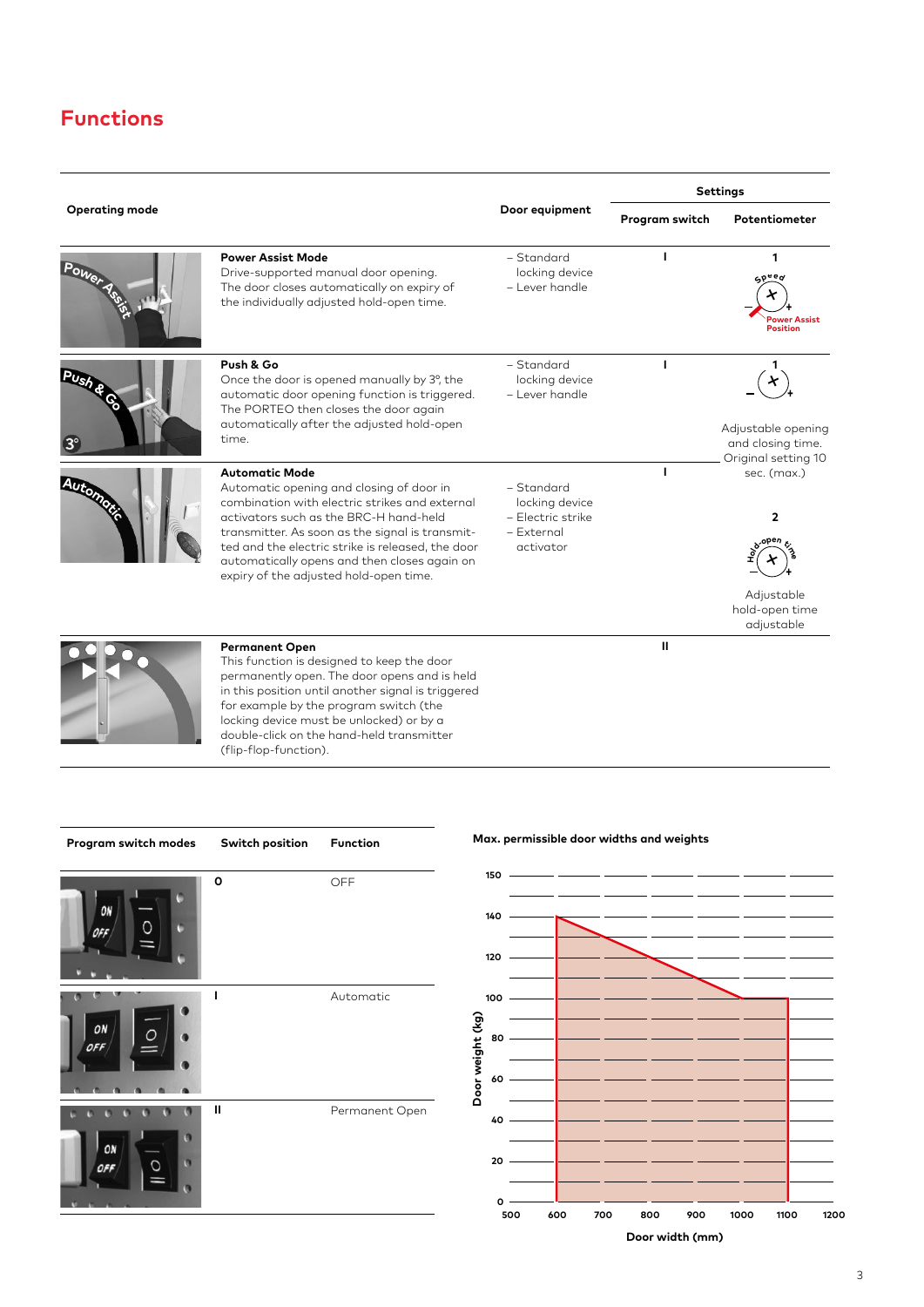## **Lintel mounting**



**LIntel-mounting on opposite hinge side**

(Example refers to left-handed (ISO 6) door; mirror image applies to right-handed (ISO 5) door)



Mains connection via power plug

(Example refers to left-handed (ISO 6) door;<br>mirror image applies to right-handed (ISO 5) door) minimage applies to right-handed (ISO 5) door)



Example refers to left-handed (ISO 6) door;<br>**Lintel mounting on hinge side** examples to right-handed (ISO 5) door; mirror image applies to right-handed (ISO 5) door)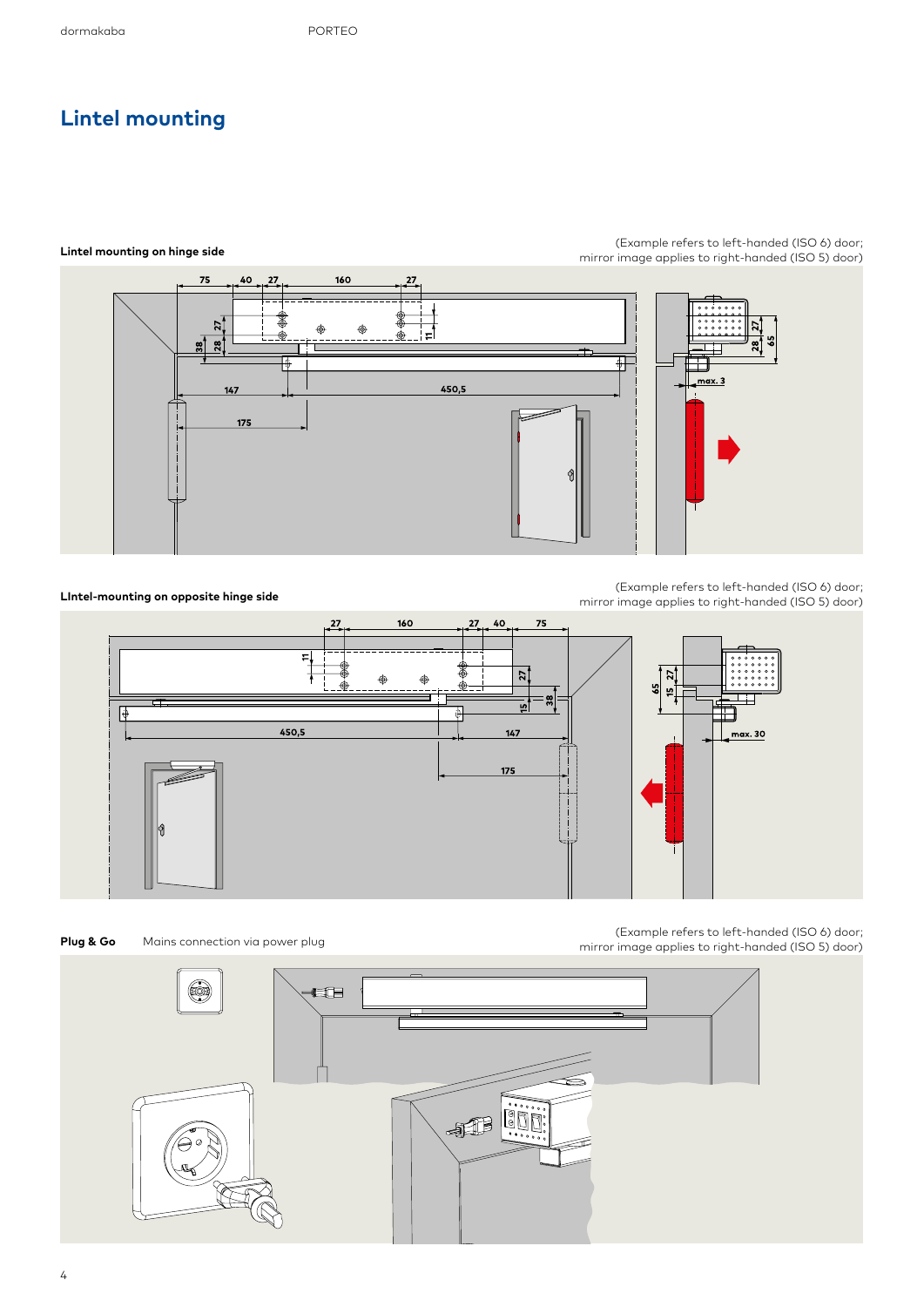## **Door-leaf mounting**



(Example refers to left-handed (ISO 6) door; mirror image applies to right-handed (ISO 5) door)

**Door-leaf mounting on opposite hinge side**

(Example refers to left-handed (ISO 6) door; mirror image applies to right-handed (ISO 5) door)





- **1** Permanent power supply line
- **2** Two-pole-and-earth socket
- **3** Internal pushbutton
- **4** External pushbutton
- **5** Electric strike
- 

**Wiring diagram Type 500 flexible cable loop**



The safe and reliable solution from for protecting the cables required for door-leaf mounting.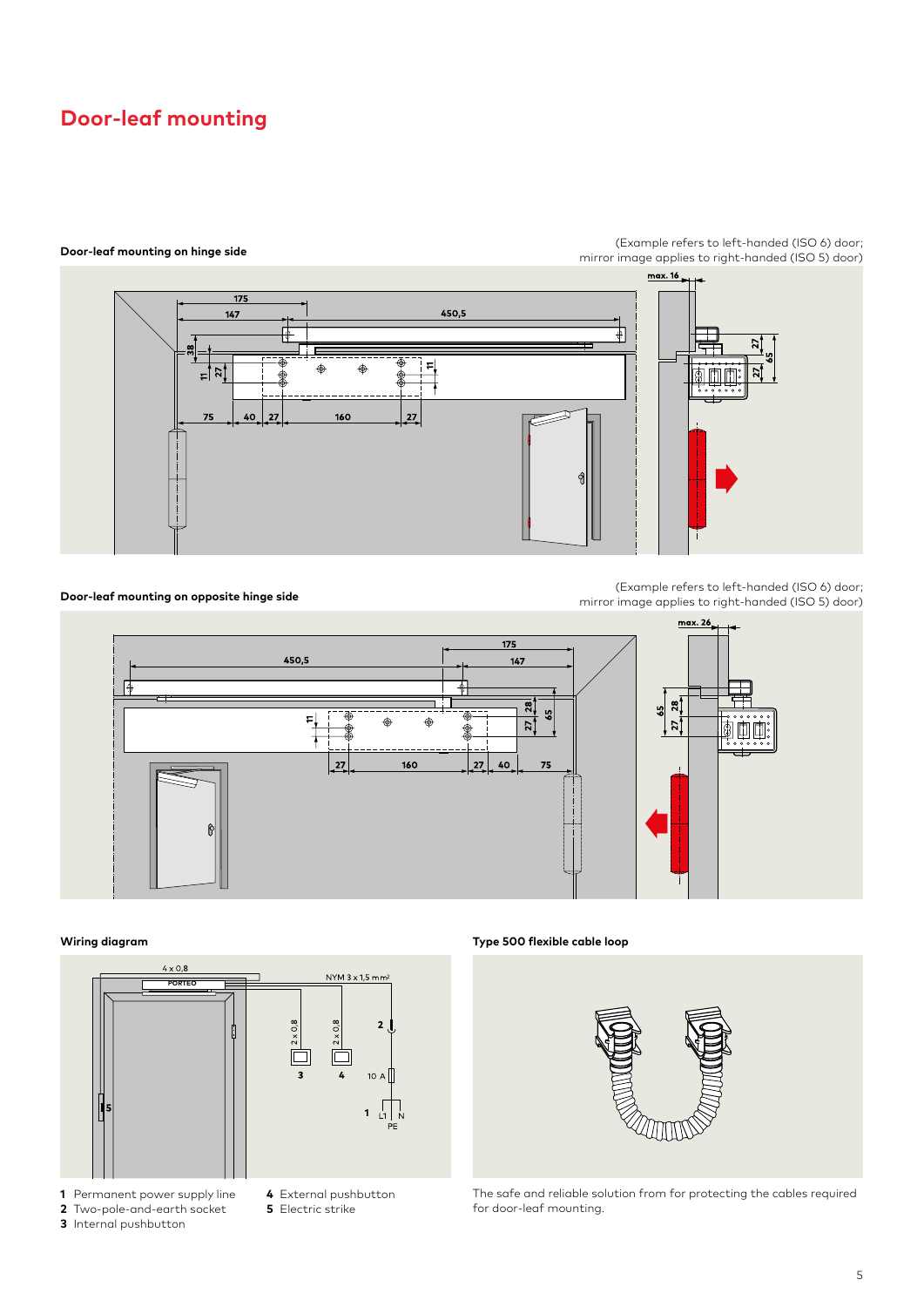### **Accessories**



**Mounting plate 30 mm or 40 mm** For mounting of slide channel at door frames where no direct installation is possible.



### **Angle bracket**

For mounting of slide channel at door frames with a deep lintel and mounting on the opposite hinge side. For lintel depths from –20 to +200 mm with optional standard arm.







### **Shoe clip**

**min.5**

For mounting the slide channel at full-glass doors – no glass machining necessary.

**8–10**

Lintel mounting on the hinge side only.

### **Optional activators, radio receivers**



Manual pushbutton, System 55





Radio hand-held transmitter BRC-H

Radio receiver BRC-R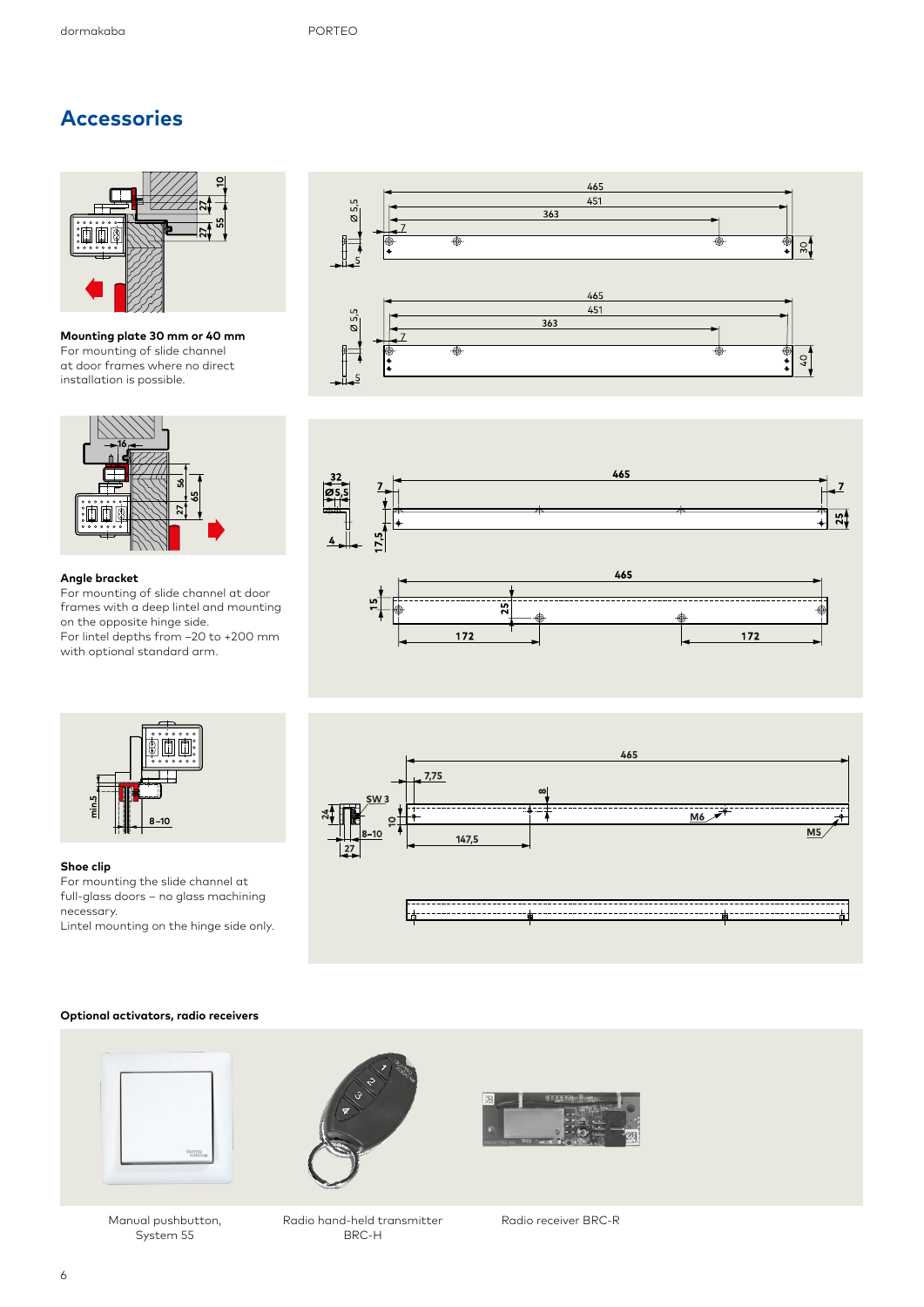### **Standard equipment and accessories**

| $\frac{1}{\alpha}$ |                         | <b>BUSHE</b>                                  |                         |
|--------------------|-------------------------|-----------------------------------------------|-------------------------|
| 600412xx           | 600413xx                | 60041401                                      |                         |
|                    | Pushbutton<br>System 55 | Radio hand-held<br>transmitter<br>DORMA atent | Radio receiver<br>BRC-R |
|                    |                         | $\circledcirc$<br>O                           | 〓                       |
|                    | 19144701170             | 60041500                                      | 29302002                |
|                    |                         |                                               |                         |

**Specification text**

Electro-mechanical swing door operator operating in Low-Energy-Function (force limitation) to DIN 18650 and EN 16005, including slide channel and mounting plate in dormakaba Contur design.

Operating options: Power Assist Mode or Automatic Mode. Opening and closing speeds, hold-open time and opening angle adjustable.

Latching action as standard. Non-handed. Mounting plate with universal fixing hole pattern. For lintel mounting or door-leaf mounting on the hinge or opposite hinge side.

### **Door parameters**

- Single-leaf interior doors, not suitable for fire and smoke doors
- Door-leaf widths: max. 1100 mm (depending on door weight)
- Door-leaf weight per leaf: max. 140 kg (depending on door width)
- Opening angle per door leaf: min. 100° for all ways of mounting
- Operator dimensions: 60 mm x 530 x 80 mm  $(H \times W \times D)$
- Adjustable operating modes via program switch (0 I II):  $Q = QFE$ 
	- I = Automatic Mode
	- II = Permanent Open
- Extended function programs:
- Power Assist Mode • Push & Go
- Supply voltage: 230 V AC, 50/60 Hz

### **Version**

☐ Complete package including slide channel and mounting plate suitable for all four ways of mounting

### **Colour**

- ☐ Silver-coloured
- ☐ White, sim. to RAL 9016

### **Electric strike**

- ☐ Option: electric strike in fail-secure design (locked while de-energised)
- ☐ Option: electric strike in fail-safe design (open while de-energised)

### **Activator**

- ☐ Option: pushbutton,
- Type: □ Option:
- hand-held transmitter, Type:
- ☐ Option: receiver for hand-held transmitter, Type:

Tested according to the guidelines for power-operated windows, doors and gates, BGR 232 (German Employer's Liability Insurance Association Rule), DIN 18650 and EN 16005-1/2 (German Industrial Standard), GS-mark (TÜV type-approval) and the German guidelines of the Association for Electrical, Electronic & Information Technologies, latest version in each case. Manufactured to ISO 9001.

### **Make**

PORTEO

**xx Colour**

Silver-coloured

White (sim. to RAL 9016)

 $\Omega$ 1 11